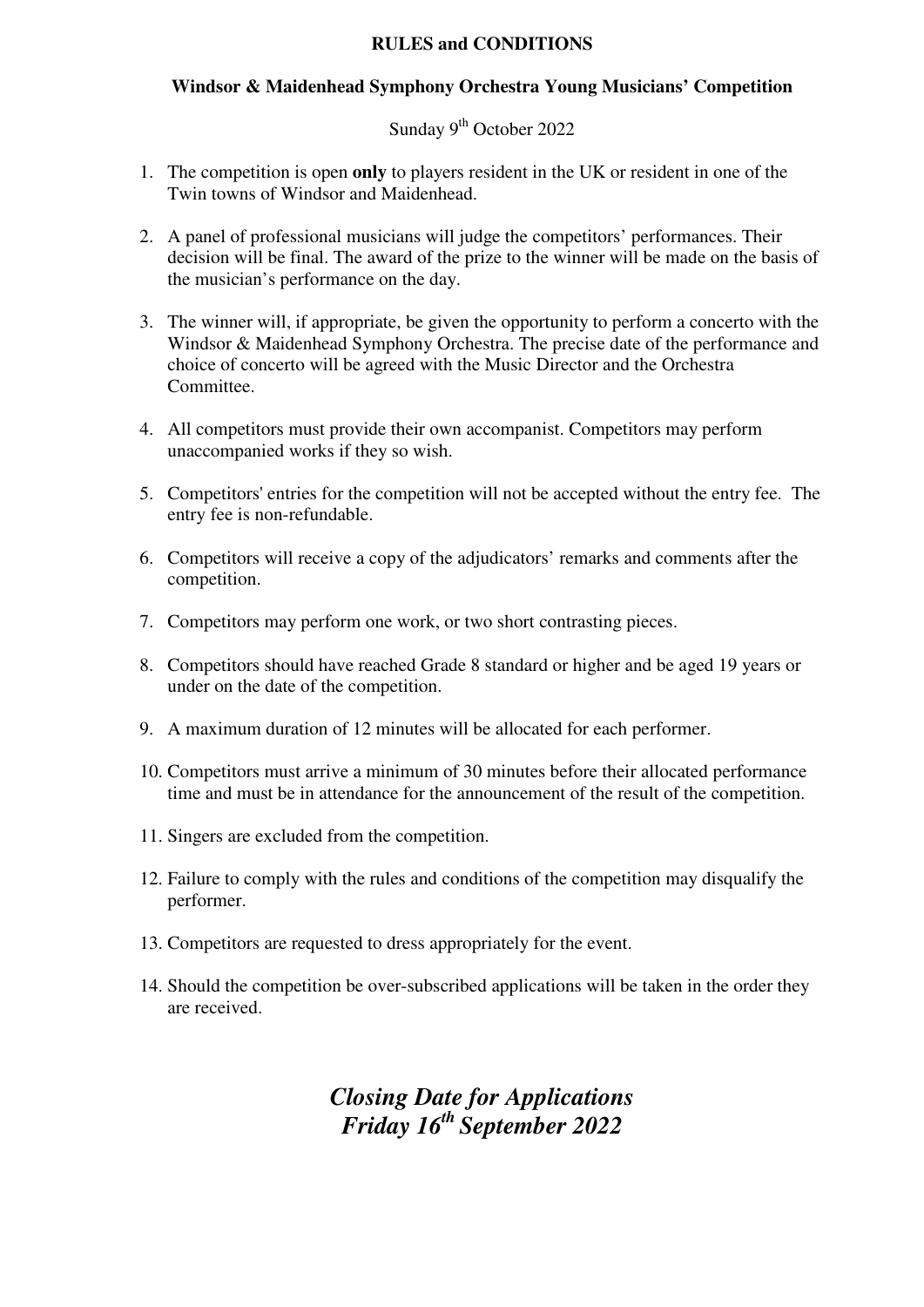# **APPLICATION FORM**

#### **Windsor & Maidenhead Symphony Orchestra Young Musicians' Competition SUNDAY 9th OCTOBER 2022** *(Closing Date Friday 16th September 2022)*

| <b>Surname</b>                                                                                |                                                                |
|-----------------------------------------------------------------------------------------------|----------------------------------------------------------------|
| <b>First Name</b>                                                                             |                                                                |
| <b>Instrument</b>                                                                             |                                                                |
| Date of birth                                                                                 |                                                                |
| <b>Address</b>                                                                                |                                                                |
|                                                                                               |                                                                |
| <b>Post Code</b>                                                                              |                                                                |
| <b>Tel. Number</b>                                                                            |                                                                |
|                                                                                               |                                                                |
| <b>Mobile Number*</b><br><b>Email address</b> *                                               |                                                                |
|                                                                                               |                                                                |
| *essential information for all communication - please do not leave blank                      |                                                                |
| Work (or part of works) to be                                                                 |                                                                |
| performed at the competition                                                                  |                                                                |
|                                                                                               |                                                                |
|                                                                                               |                                                                |
|                                                                                               |                                                                |
| Approximate duration (N.B. a                                                                  |                                                                |
| maximum of 12 minutes will be                                                                 |                                                                |
| allowed).                                                                                     |                                                                |
| <b>Recommendation of Tutor or musician</b>                                                    |                                                                |
| of professional standing                                                                      |                                                                |
|                                                                                               |                                                                |
| Fee (please enclose a cheque for £50                                                          | Cheque*                                                        |
| payable to 'WMSO'; bring cash on the                                                          |                                                                |
| day or pay by bank transfer using the<br>bank details below)                                  | $Cash*$                                                        |
|                                                                                               | <b>Bank Transfer*</b>                                          |
|                                                                                               | *please delete as appropriate to indicate                      |
|                                                                                               | payment method                                                 |
| <b>Declaration (competitor):</b> <i>I have read</i>                                           |                                                                |
| and understand the rules of the                                                               |                                                                |
| competition                                                                                   |                                                                |
| <b>Photographic Permission for those</b>                                                      | I give permission for photographs to be                        |
| aged 18 and under:                                                                            | taken the above named competitor by                            |
| We take photographs of the competitors which                                                  | the competition organisers                                     |
| will be used on our website, for the press and for                                            |                                                                |
| social media. We require written permission from                                              | Signature of parent or guardian                                |
| a parent or guardian of anyone aged 18 or under.<br>Without this we will not able to take any |                                                                |
| photographs in which you might appear.                                                        |                                                                |
|                                                                                               | $\overrightarrow{a}$ address to which you should send the form |

*See overleaf for payment details and address to which you should send the form*